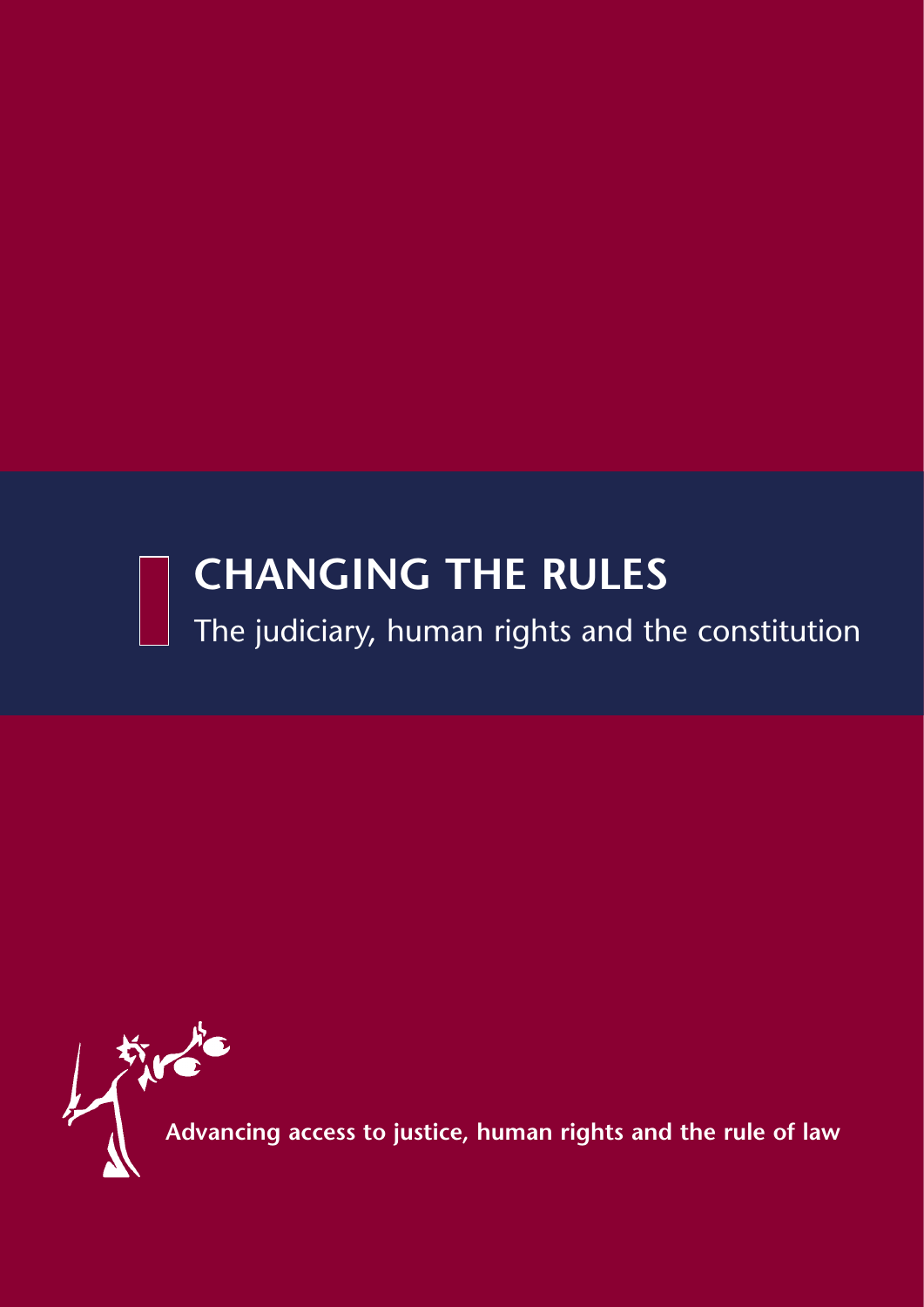JUSTICE – advancing access to justice, human rights and the rule of law

JUSTICE is an independent law reform and human rights organisation. It works largely through policy-orientated research; interventions in court proceedings; education and training; briefings, lobbying and policy advice. It is the British section of the International Commission of Jurists (ICJ).

JUSTICE relies heavily on the help of its members and supporters for the funds to carry out its work. For more information visit www.justice.org.uk.

JUSTICE, 59 Carter Lane, London EC4V 5AQ Tel: +44 (0)20 7329 5100 Fax: +44 (0)20 7329 5055 E-mail: admin@justice.org.uk www.justice.org.uk

#### © JUSTICE 2005

Designed by Adkins Design

#### **ALLEN & OVERY**

JUSTICE is grateful to Allen and Overy for their assistance in the production of this report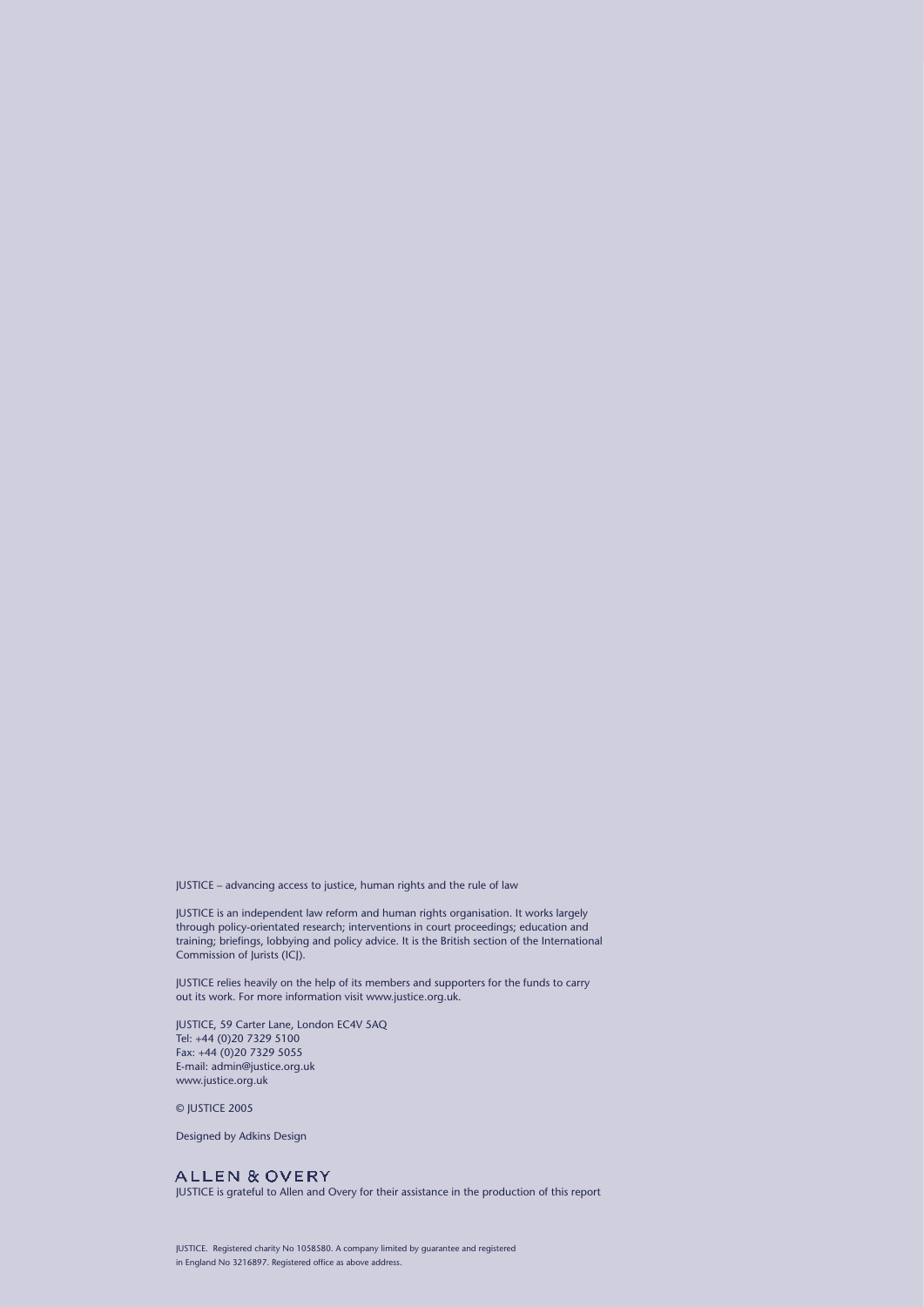#### Dear Reader

#### **Changing the rules: the judiciary, human rights and the constitution**

'The rules have changed', the Prime Minister famously stated as he announced a package of measures to deal with terrorism in the wake of the London bombings in July 2005. In relation to deportations, he warned the judiciary not to interfere with proposals to negotiate agreements with states that have, until now, been regarded as unable to give guarantees that deportees will not be tortured and will be given a fair trial.

The Prime Minister has kick-started a debate for which JUSTICE had been preparing and one which emerges in a range of different contexts. Elements of this discussion, particularly those dealing with terrorism, are fast-moving and the government's pronouncements are likely to mirror that fact. But there is an underlying fundamental question: what are the appropriate relative powers of the judiciary, the executive and the legislature within a democracy that commits itself to international standards of human rights?

This discussion paper is the prelude to a longer examination. JUSTICE's objectives are:

- to chart the changing balance of power between the judiciary, executive and legislature;
- to identify where problems and uncertainties are located; and
- to articulate a re-balancing of powers within the constitution to meet contemporary pressures.

We live, of course, in a parliamentary democracy, the consequences of which were very clear to its greatest advocate, Professor Dicey:

*Parliament has, under the English constitution, the right to make any law whatever, and further, no person or body is recognised by the law of England as having a right to override or set aside the legislation of Parliament.*<sup>1</sup>

At the most obvious level, membership of the European Union and adherence to the European Convention on Human Rights challenge too simplistic a contemporary assertion of Dicey's views. More subtly, the courts have developed over the last 30 years an administrative law jurisdiction that has given them more confidence in challenging both legislature and executive. The Human Rights Act 1998 has accelerated that process of empowerment. The government has recently modified its relationship with the judiciary in the Constitutional Reform Act 2005.

This paper seeks to raise questions that must be seen in a much wider context than the laws against terrorism. We need to question the relationship of the government to the legislature as well as that with the judiciary. To what extent, for example, should a government be able to drive its legislation through parliament without allowing amendment or discussion?

These issues will be the subject of a debate, to be chaired by Lord Steyn, on 18 October 2005.<sup>2</sup> If you would like to contribute as we develop our work on these important issues, then email me at rsmith@justice.org.uk. We intend to publish a final report in the year of our 50<sup>th</sup> anniversary, 2007.

Logo Sut

**Roger Smith** Director, JUSTICE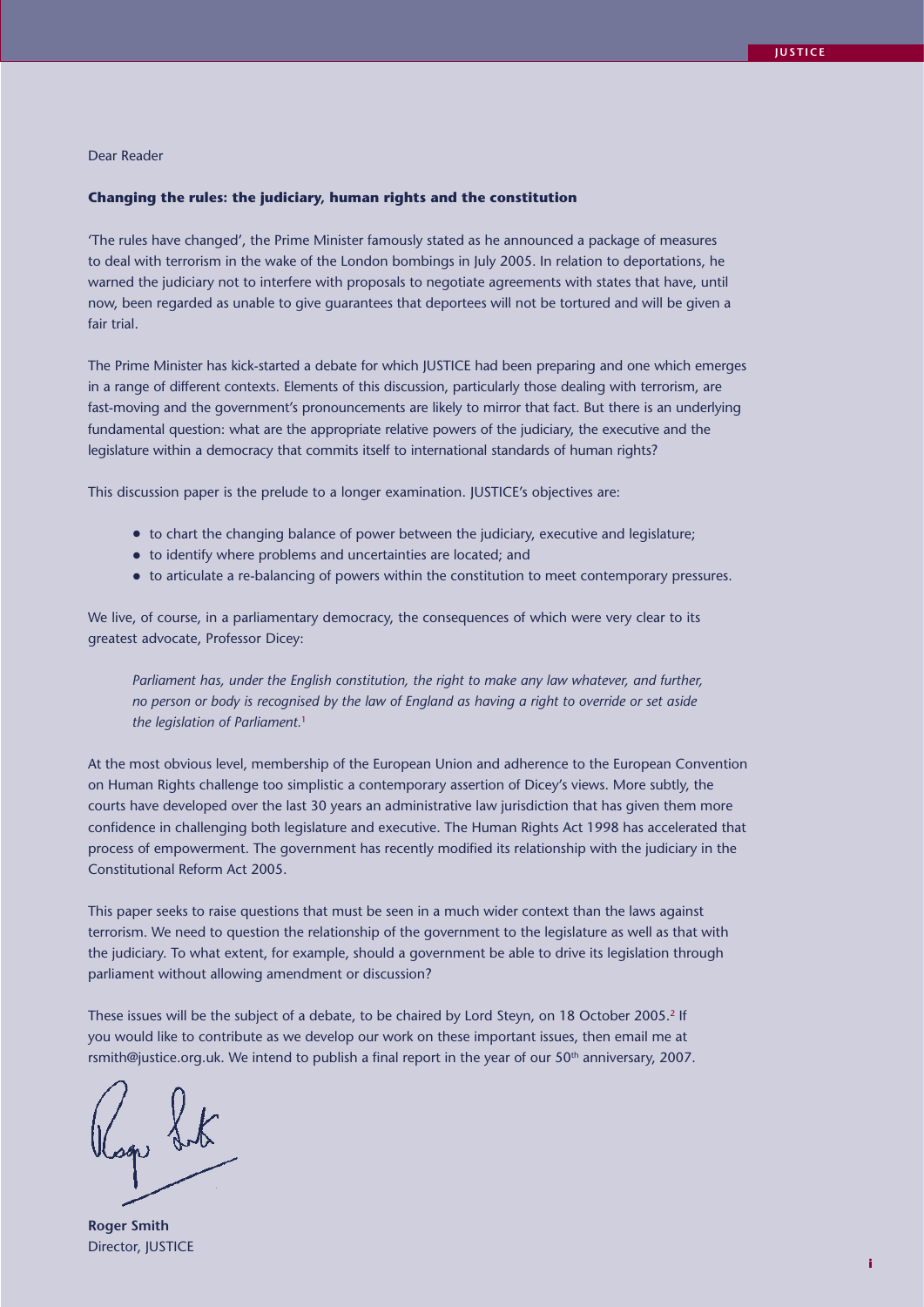### **Introduction**

The government has implemented an impressive raft of constitutional reform since its election in 1997. JUSTICE has very much welcomed the essentials. We have argued since 1992 for a judicial appointments commission and reform of the Lord Chancellor's role. Thus, we largely supported the provisions of what became the Constitutional Reform Act 2005. Previously, we supported the Human Rights Act 1998. Anne Owers, as Director of JUSTICE, served on the task force that saw to its implementation. It was this Act that was proudly described by Lord Irvine, its architect, as occupying 'a central place in our integrated programme of constitutional change'.3 Central, yes; programme, yes; constitutional, yes; but integrated – hardly. In any event, so bold a set of measures was bound to leave loose ends: those relating to the judiciary are not all resolved by the Constitutional Reform Act.

Not only has the government expressly implemented constitutional reform, it has also sought to extend the boundary of the constitutionally acceptable. In areas like asylum and criminal justice, it has taken populist political positions sometimes at odds with its international human rights obligations. Ministers have even wondered aloud about unilaterally withdrawing the United Kingdom from those requirements. In January 2003, the Prime Minister held out the prospect of withdrawing from the relevant Geneva Convention on refugees.<sup>4</sup> Jack Straw, as Home Secretary, had earlier speculated on ways to rewrite the same convention.<sup>5</sup> A leaked Home Office/Cabinet Office document pointed to the trail of consequent constitutional tensions that would arise:

*'Asylum is an ancient right that the UK used to honour prior to the Geneva Convention and the ECHR (European Convention on Human Rights),' the report says. 'Even if we withdrew from these instruments, the courts may decide that the UK retains its obligations not to return anyone to a place of torture or persecution under the common law.'*<sup>6</sup>

The government's proposal to oust the jurisdiction of the courts in relation to certain asylum appeals provided a major constitutional battleground – precipitating a debate about whether parliament had such a power. Lord Donaldson, with the freedom and authority of a former Master of the Rolls, took an uncompromising position:

*Had they [the government] successfully pursued the ouster clause then we certainly would have been in a very interesting constitutional crisis. If they [the government] really did that … we would have to say: 'We [the judges] are an independent estate of the realm and it's not open to the legislature to put us out of business. And so we shall simply ignore your ouster clause.'*<sup>7</sup>

The government's failure to obtain backing in the House of Lords for a full ouster clause led it to settle for a restricted form of statutory review. Skirmishing has continued in other legislation. The Prevention of Terrorism Act 2005 introduces a jurisdiction for the court in relation to some forms of control orders only in circumstances where the government's case might be 'obviously flawed'.8 Thus, the executive continues its battle to push back the judiciary.

Politicians have not been shy in setting out their positions in the media. Indeed, the public nature of the confrontation is an important element: this is a battle for the hearts and minds of the populace as much as anything else. Mr Blunkett, as Home Secretary, provided a ready supply of examples of democratic intemperance in his battle with Mr Justice Collins over the fate of section 55 of the Nationality, Immigration and Asylum Act 2002: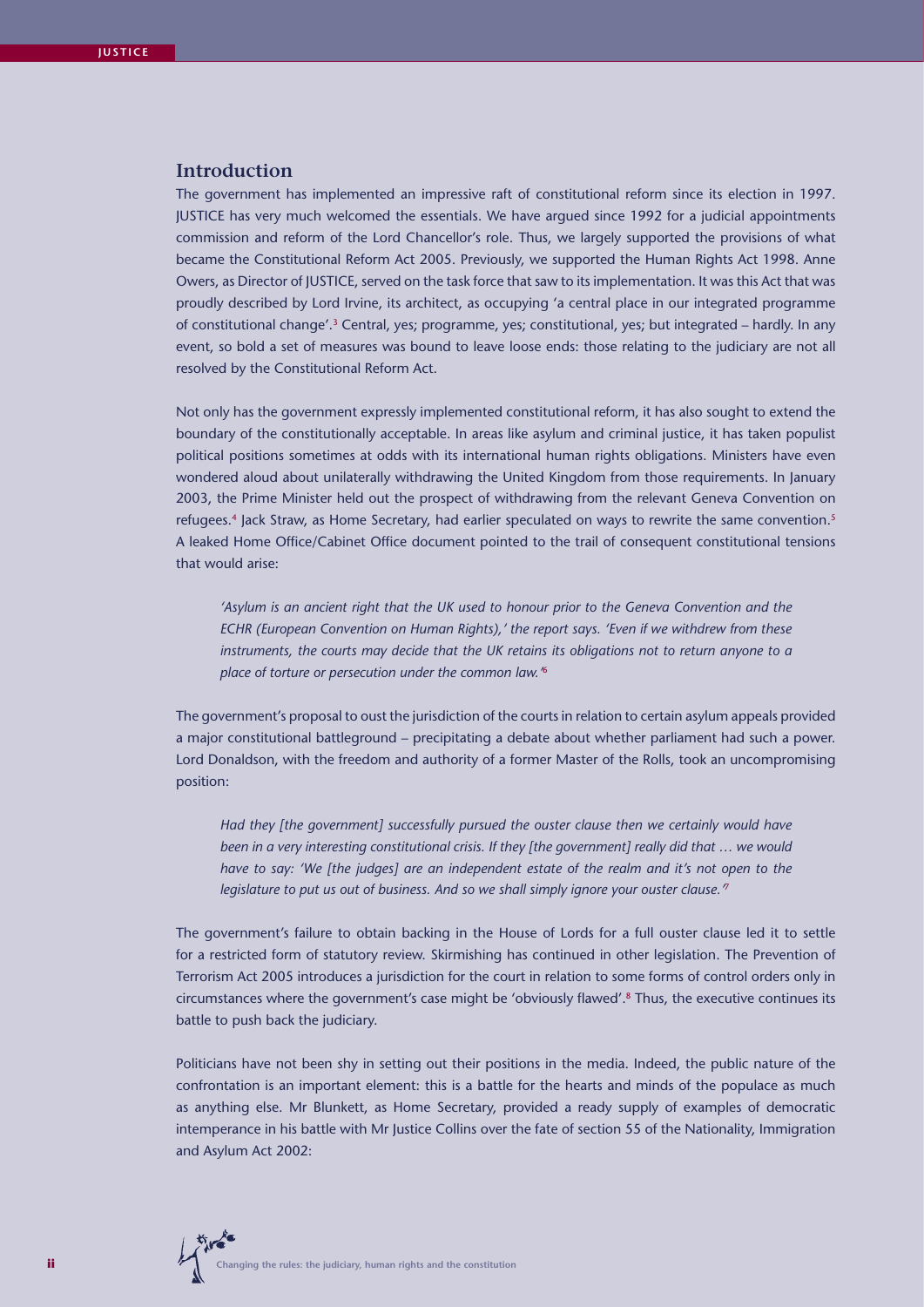*Frankly, I'm personally fed up with having to deal with a situation where parliament debates issues and the judges then overturn them … I don't want any mixed messages going out so I am making it absolutely clear today that we don't accept [this court decision]. We will seek to overturn it. We will continue operating a policy which we think is perfectly reasonable and fair.*<sup>9</sup>

Remarks of this kind have stirred up elements of the media in a singularly unpleasant way. The *Daily Express* ran the headline: 'Who is running Britain, Prime Minister? (You should ask Mr Justice Collins)' and the *Daily Mail* attacked 'bogus asylum and the judges who have it in for Britain' and asserted that:

*... unaccountable and unelected judges are openly, and with increasing arrogance and perversity, usurping the role of Parliament, setting the wishes of the people at nought and pursuing a liberal, politically correct agenda of their own …*<sup>10</sup>

This kind of tension is not unique to Britain and may well, in proper proportions, be the sign of a healthy democracy. Mr Blunkett has his US counterpart in Congressman DeLay, the House Majority Leader. Incensed by the US courts' refusal to get involved in the case of Terri Schiavo, he asserted:

*We will look at an arrogant, out-of-control, unaccountable judiciary that thumbed their nose at Congress and the president.*<sup>11</sup>

Mr DeLay's problems arise from the successful assertion of the US Supreme Court of constitutional supremacy dating back to 1803.12 This may have been unpopular to many an administration ever since but it does, at least, have the virtue of constitutional clarity. The UK position is rather less evident. The official orthodoxy is parliamentary supremacy. However, recent developments have encouraged a lively discussion about the relative powers of the judiciary and parliament. Lord Hoffman was not alone in foreseeing this as a likely consequence of the Human Rights Act:

*The courts of the United Kingdom, though acknowledging the sovereignty of Parliament, [will] apply principles of constitutionality little different from those which exist in countries where the power of the legislature is expressly limited by a constitutional document.*<sup>13</sup>

As simplified for a newspaper and communication to the public, an academic constitutional expert articulated one of the startling consequences of judicial assertion of relative power – in this case in relation to the debate on the ouster clause rather than human rights:

*Sovereignty of parliament is a common law rule and therefore there's nothing in our constitutional theory to stop the judges saying another common law rule which is of equal importance – perhaps of more importance these days – is that the citizen should have access to the courts and the judges.*<sup>14</sup>

The Human Rights Act, coming after other developments in administrative law and judicial review, has undoubtedly made the relative power of judiciary and executive very much of a work in progress. There is lively contemporary judicial and academic debate over the extent to which courts must have regard to decisions of the executive on matters within 'the discretionary area of judgment', as for example in situations where they must decide whether the actions of the government were proportionate to the human rights requirements of the situation.15 Traditionally, the judiciary showed particular 'deference' to decisions of the executive, at least within areas like national security, which were to be assumed as within its (the executive's) sphere of power.<sup>16</sup> However, the language of 'deference' has become distinctly unfashionable. Judges are

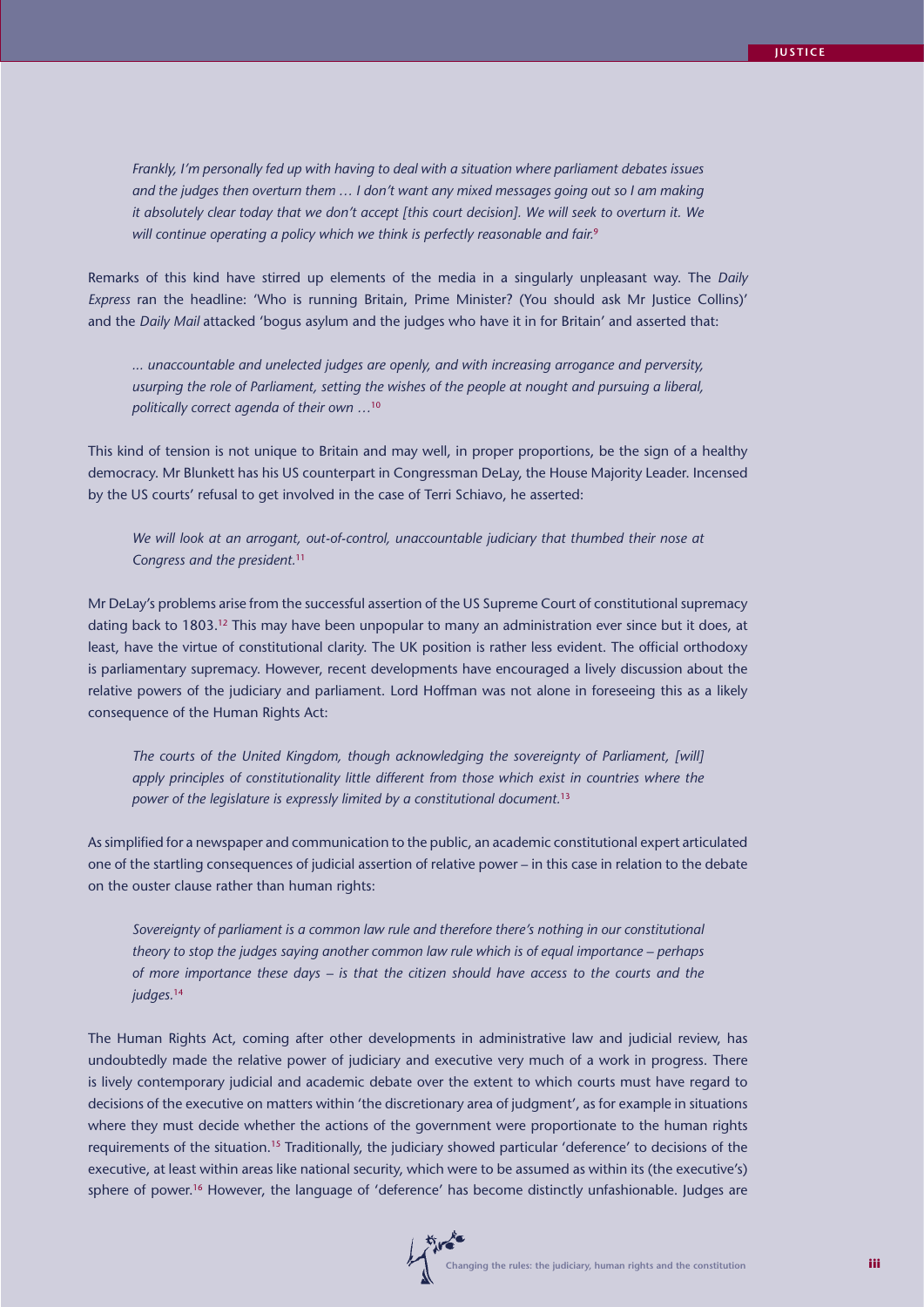being encouraged by the deployment of human rights methodology to consider the proportionality of decision-making – taking them much closer than previously to the considerations of the decision-taker. The courts are still adjusting to this and it is unsurprising that there are different formulations of the current position. We need to debate what would be the optimum balance.

At a press conference in August 2005, the Prime Minister gave his celebrated 'rules of the game are changing' speech. He reported 'a new approach to deportation orders', stating that:

*The circumstances of our national security have self evidently changed, and we believe that we can get the necessary assurances from the countries to which we will return the deportees, against their being tortured or ill-treated contrary to Article 3 [of the European Convention]. We have now concluded a Memorandum of Understanding with Jordan … I have had constructive conversations with the leaders of Algeria and Lebanon … Should legal obstacles arise, we will legislate further including, if necessary, amending the Human Rights Act in respect of the interpretation of the European Convention on Human Rights.*<sup>17</sup>

This needs to be considered in the light of assessments of the human rights situation in the countries mentioned by the Prime Minister. In relation to Algeria, the Foreign and Commonwealth Office reported earlier this year:

*Algeria still suffers the aftermath of a decade of civil war and insurgency in the 1990s … there are many documented allegations of human rights abuses by the security forces and state-armed militias, including the enforced disappearances of at least 6,000 people, abductions, torture and extra-judicial killings … We urge the Algerian authorities to grant access to the UN Special Rapporteur on Torture.*<sup>18</sup>

The problem, therefore, is how credible assurances can be given by a regime which our own government accepts has an appalling human rights record. This should not be portrayed as something where domestic judiciary take an inexplicably hard line. Professor Manfred Nowak is the UN Special Rapporteur on Torture. He said:

*In the situation that there's a country where there's systematic practice of torture, no such assurances [not to torture] would be possible, because that is absolutely prohibited by international*  law ... the government would deny that torture is actually systematic in that country and could easily actually give these diplomatic assurances, but the practice then shows that they are not *complied with.*<sup>19</sup>

Accordingly, it is not clear how the government could legislate to bind the judiciary to a particular finding in relation to the credibility of any representations. Although this could be presented as judicial obstruction of the democratic will, it could equally be seen as judicial defence of a principle that all states who are members of the Council of Europe accept in principle: torture and ill-treatment are never acceptable. It would seem regrettable that the condoning of torture and terrorism should be presented as a zero sum game in which it is necessary to choose one or the other. Neither is surely acceptable. How we address this issue is again a core concern of this enquiry.

**The relative powers of judiciary and executive are at the centre of this examination. There are, however, other questions implicit from the above, some of which are addressed further in this paper. They include:**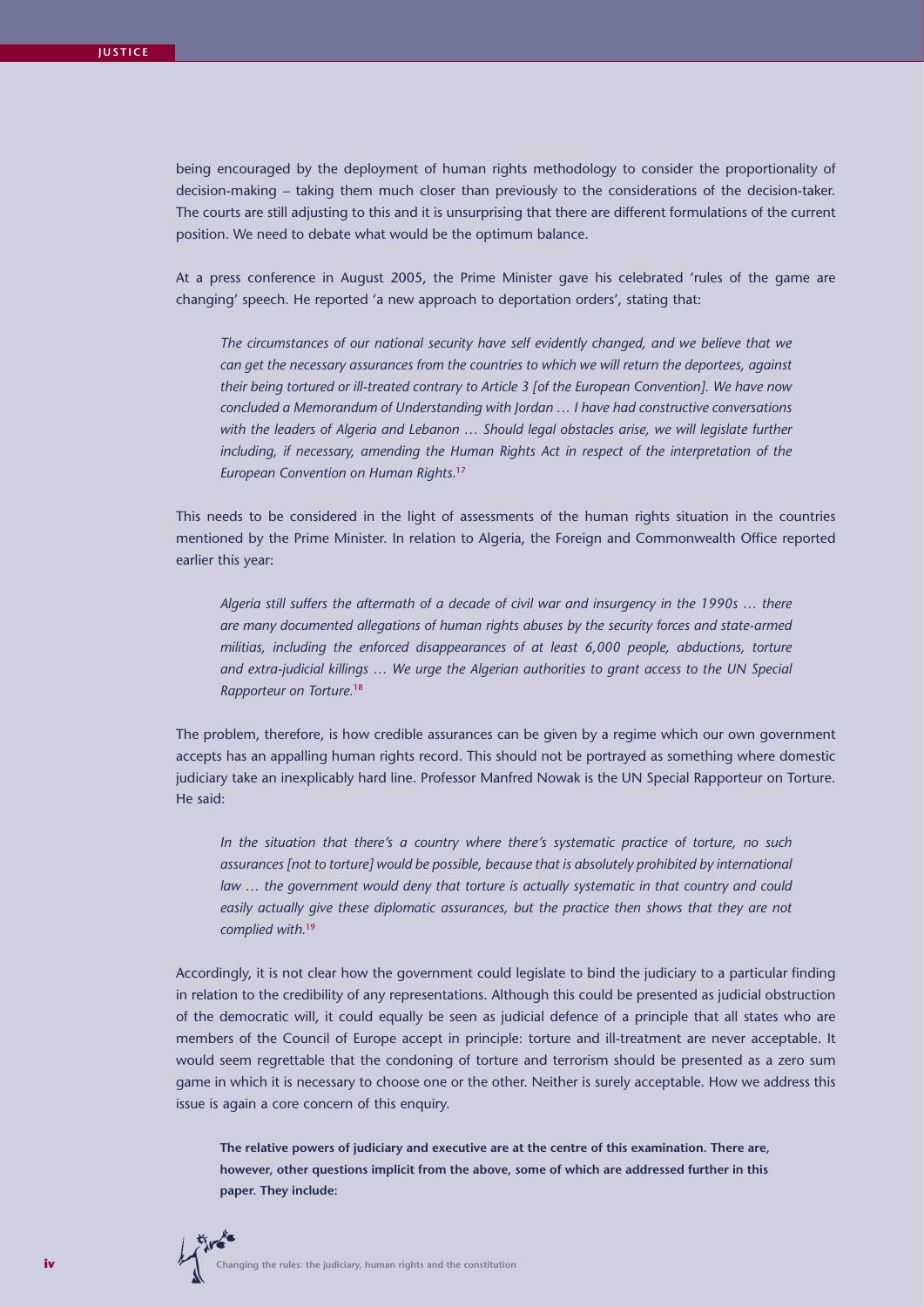- **(i) Has erosion of the principles of the rule of law been particularly severe since 1997? And, if so, why?**
- **(ii) What, if any, should be accepted as the desirable limitations of parliamentary power in terms of access to the courts?**
- **(iii) What understanding of human rights obligations in general and the Human Rights Act in particular should ministers display?**
- **(iv) How should the appropriate degree of judicial deference or judicial discretion be identified in any particular legal proceedings?**
- **(v) What is the proper role of the judiciary in the defence of human rights and how much can the exercise of its discretion properly be restricted by government?**

## **The Human Rights Act**

The Human Rights Act 1998 (HRA) is both the location and a symbol of the current malaise between the judiciary and the government. This paper can give only the briefest of appreciations of its effect. It was intended as a carefully crafted compromise between the constitutional entrenchment of human rights and the preservation of parliamentary supremacy. At the heart of the HRA is a well publicised triumvirate of provisions: section 6 which makes it unlawful for a public authority to act in a way incompatible with a right enshrined in the European Convention on Human Rights (ECHR); section 4 which provides for the court to make a declaration of incompatibility where it is satisfied that a statutory provision is incompatible with an ECHR right; and section 3 in which parliament authorises the judiciary to take the initiative in the construction of legislation:

*So far as it is possible to do so, primary legislation and subordinate legislation must be read and given effect in a way which is compatible with the Convention rights.*

Thus, the HRA creates a delicate dance between parliamentary supremacy and judicial intervention – with the former retained through the procedure of the declaration. It may be, however, that this turns out to be more spin than dance. The European Court of Human Rights appears unconvinced that such a declaration amounts to the 'effective remedy' required by the ECHR.<sup>20</sup>

Three cases illustrate that the HRA is beginning to have major implications for the role of the judiciary. *Ghaidan v Godin Mendoza*21 demonstrates the latitude which the courts are willing to deploy in relation to construction of a statute. In this case, the House of Lords held that the effect of the HRA was that the survivor of a homosexual couple could succeed to his partner's tenancy, even though the statutory provisions clearly limited such succession to the survivor of a marriage or a cohabitation between a man and a woman. Helen Mountfield described the various approaches taken by different members of the court:

*Lord Nicholls … dismissed one understanding: that it was only 'possible' to impose a Conventioncompliant meaning where the words under consideration fairly admit of more than one meaning … Lord Roger pointed out s3 will no longer be at the mercy of the linguistic choice of the individual who happened to draft the statutory provision in question but is liberated to concentrate on the substance of the challenge … Lord Steyn … commented that there had been excessive concentration on the linguistic features of statutes and roundly rejected the literalist approach to the interpretation of human rights, recommending rather a 'broad approach' concentrating 'in a purposive way on the importance of the fundamental right involved'.*22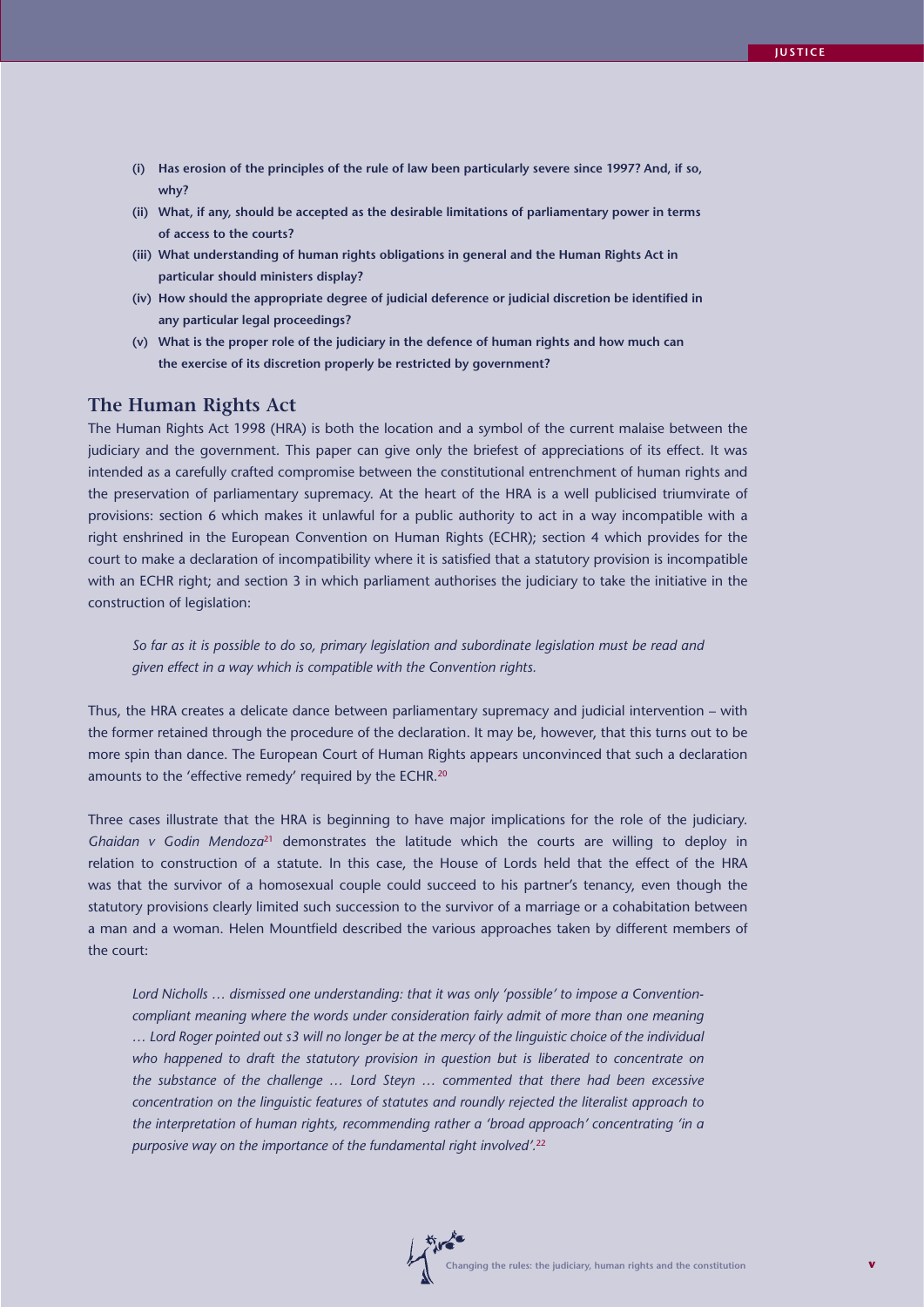In other words, these judges were saying that parliament requires them to consider interpretations of a statute that go well beyond the resolution of ambiguity. On occasion, the House of Lords has intervened to mitigate the deliberate intention of provisions that it regarded would otherwise give rise to injustice. A celebrated early casualty was section 41 of the Youth Justice and Criminal Justice Act 1999 which restricted the admissibility of a victim's previous sexual history. The House of Lords held that this could not apply if it deprived the accused of a fair trial.<sup>23</sup>

The intention of the drafters of the HRA was that parliamentary sovereignty would be retained by the procedure of a declaration of incompatibility. The judiciary could not overturn legislation that it thought incompatible: it had to leave remedy to parliament after issuing such a declaration. However, the successful challenge of the government's flagship 2001 anti-terrorism legislation showed how, practically, the judiciary can win the day. It is hard to think of a more important case in which a declaration might be granted with more of the government's prestige at stake. The government fought for its interpretation in the courts but, in the face of a hostile judgment, it accepted the primacy of the ruling. As a result, parliamentary sovereignty was honoured more in form than substance. To be fair, the government had always anticipated that a declaration would require it to accept the verdict. But the consequence is that, in perhaps the most important possible type of case, the judiciary carried the day. The House of Lords found by an 8-1 majority that:

*Section 23 of the Anti-terrorism, Crime and Security Act 2001 is incompatible with Articles 5 and 14 of the European Convention … insofar as it is disproportionate and permits detention of suspected international terrorists in a way that discriminates on the ground of nationality or immigration status.*<sup>24</sup>

The form was a declaration of incompatibility. But, the substance was such that the government had, politically, little option but to re-legislate. The option of holding out against the inevitable application to the European Court of Human Rights proved predictably unattractive. Accordingly, ministers raced through the Prevention of Terrorism Act 2005 which not only constructed a whole new edifice of anti-terrorism legislation but, very practically, led to the release from prison of some dozen detainees whom the government had previously insisted could not safely be released.

One of the most significant judgments in the longer term may have been the minority decision of Lord Justice Neuberger on the admission of evidence that might have been obtained by the use of torture. The majority found against him and its judgment has been appealed to the House of Lords where JUSTICE has joined a consortium of domestic and international organisations as interveners. Lord Justice Neuberger summed up his argument thus:

*The common law of England … does not exclude evidence obtained by torture [in civil cases] whereas the law of Europe … would exclude such evidence. This does not lead me to doubt my conclusions [that this is wrong]. First, the effect of the ECHR on the common law has, perhaps somewhat artificially, been excluded. Second … the common law lays somewhat more emphasis on pragmatism, whereas the approach under the ECHR is perhaps rather more influenced by moral principle. Thirdly, the very fact that countries in mainland Europe have had a more chequered history over the past 300 years may render their courts more sensitive on issues such as torture …*25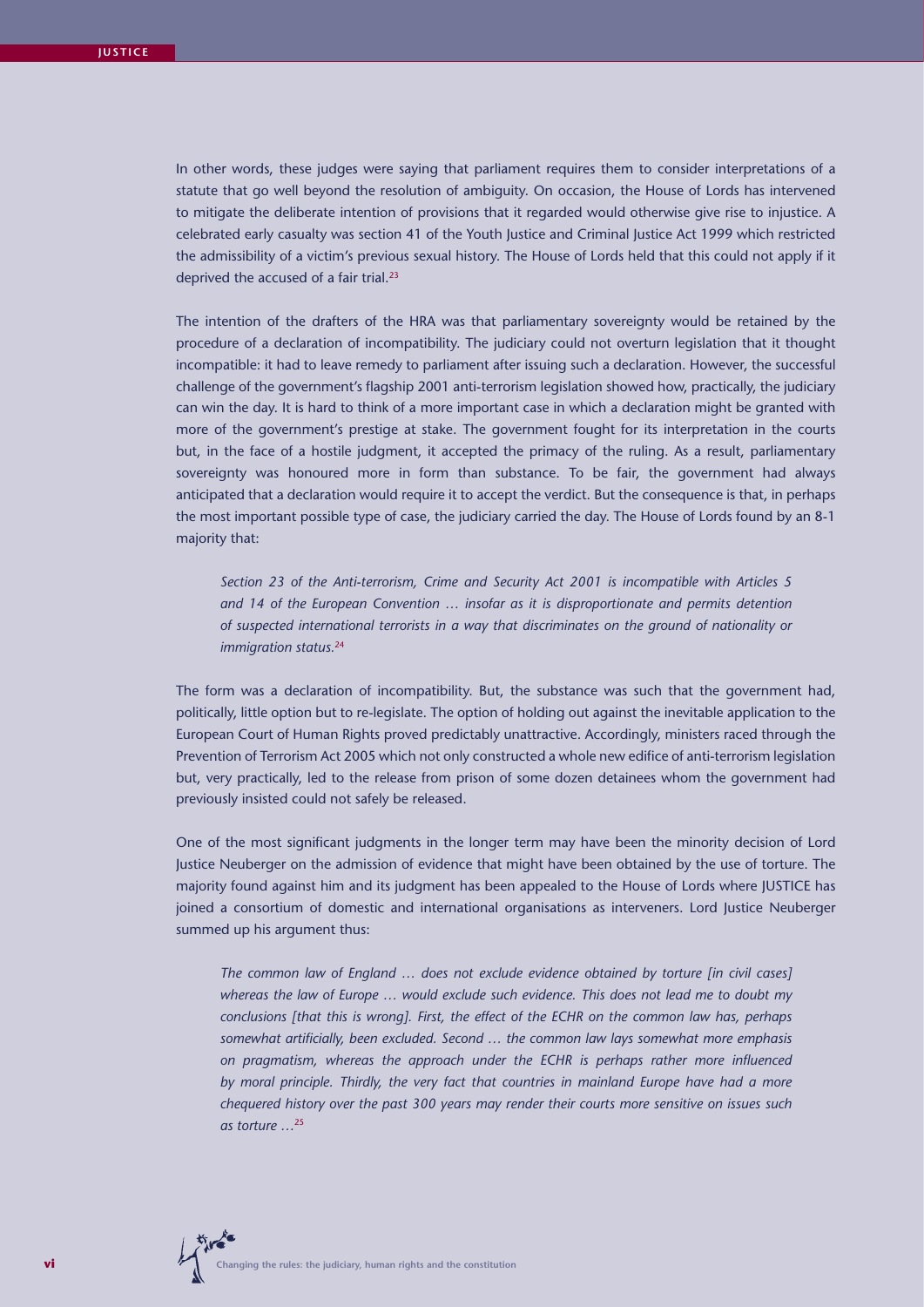This assertion of continental and human rights influence is remarkable even in a dissenting judgment. It indicates how vulnerable the long traditions of the common law have become to international conventions. It illustrates how far we have travelled.

**A whole series of questions arise over a fuller analysis of the Human Rights Act. They include:**

- **(i) Should we reconsider the whole mechanism of declarations of incompatibility?**
- **(ii) Were the courts initially too cautious in their interpretation of the Act?**
- **(iii) Are there signs that judges are now using their interpretative powers with more creativity and, if so, is this desirable?**
- **(iv) Can any valid distinction be made between rights in terms of the desirability of judicial protection – for example, Article 6 (fair trial) over Article 10 (freedom of expression)?**
- **(v) Should we now regard international human rights provisions, other than those in the ECHR, as incorporated into domestic law and, in particular, do we think that there should be a ban on evidence obtained by torture?**

## **'Home alone': the judge, the principle and the breach**

The government has deliberately taken a tough position on law and order. This has gone into constitutional territory – the Prime Minister has wanted to:

*... emphasise our central principle: that above all, the time has come to rebalance the system so that we restore the faith of victims and witnesses that the court hearing will be fair to all participants.*<sup>26</sup>

As a result, the government has been prepared to challenge certain safeguards, previously seen as accepted rights. The Criminal Justice Act 2003 (CJA) provides no less than three examples where recent legislation breaches long-held principles previously seen as civil liberties so fundamental that they might well have been articulated as emanations of the rule of law: the rule against double jeopardy (protected by Article 4 of Protocol 7 to the European Convention on Human Rights and Article 50 of the EU Charter of Fundamental Rights – reflecting the fifth amendment to the US constitution); the rule against citing previous convictions against a defendant contesting a criminal charge (arguably impinging on the presumption of innocence); and the right to jury trial for serious offences (which can trace a credible lineage back to Magna Carta's protection of a right to trial by peers).

The CJA did not escape unscathed as it proceeded through parliament. These three provisions were highly controversial even though the first two had been prompted by reports from the Law Commission recommending reform. All three provide examples of how a fundamental principle was breached but application left to the decision of an individual judge. This, to a considerable extent, reflected the strength of those fighting an extensive rearguard action in defence of what they saw as fundamental civil liberties. The principle against double jeopardy, for example, can trace itself back to the Norman French expression of the bar of 'autrefois acquit'. This is not to argue that a reasonable case did not exist for its restriction, particularly where new evidence became available as the result of new scientific discoveries such as DNA analysis.

The important point for this purpose is the form of the material provisions. These are respectively Parts 10, 11 and 7 of the CJA (and, in relation to the latter, particularly section 43 which is currently unimplemented; requires a resolution of both houses of parliament; but which the Attorney-General has announced that the government will seek to implement in the autumn of 2005). Each leaves the final decision in an individual case to judges.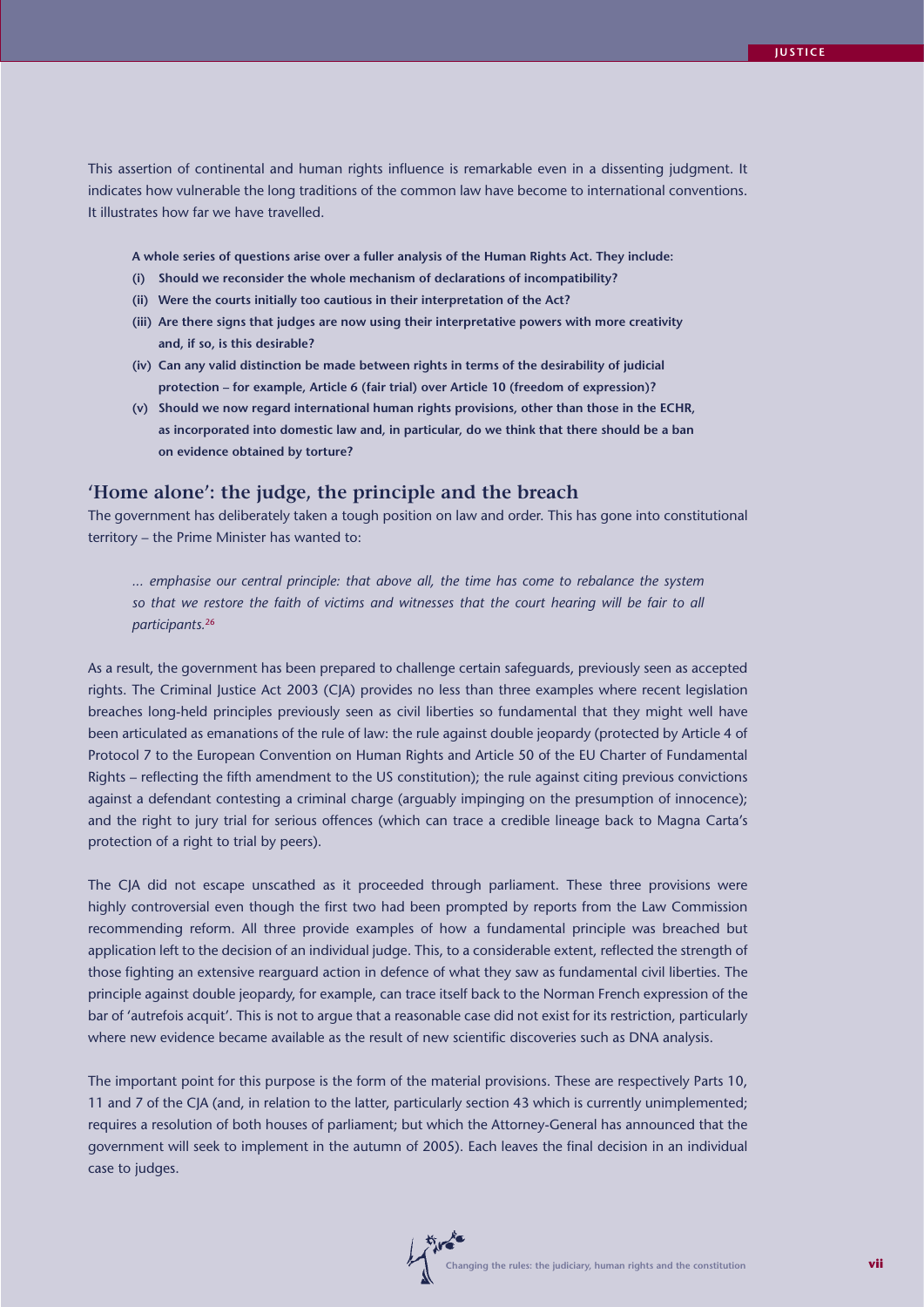In the case of breach of the principle of double jeopardy, the Court of Appeal must consider whether there is 'new and compelling' evidence<sup>27</sup> and whether 'the interests of justice' are met.<sup>28</sup> In doing so, it is directed to make a judgment on a specified set of matters that give it considerable scope:

- *(a) whether existing circumstances make a fair trial unlikely;*
- *(b) … the length of time since the qualifying offence was allegedly committed;*
- *(c) whether it was likely that the new evidence would have been adduced in the earlier proceedings … but for the failure by an officer or by the prosecutor to act with due diligence or expedition;*
- *(d) whether … any officer or prosecutor has failed to act with due diligence or expedition.*<sup>29</sup>

The same structure occurs in relation to evidence of bad character. There have traditionally been common law exceptions to the acceptance that evidence of previous convictions disturbs the presumption of innocence. However, section 101 greatly extends the circumstances in which they can be presented to the court. If a prosecution application is made to admit previous convictions then the court must consider whether it will 'have such an adverse effect on the fairness of the proceedings that the court ought not to admit it'.<sup>30</sup> This goes significantly beyond the proposals of the Law Commission which published a carefully crafted set of proposals in a draft bill which emphasised the importance that 'in all the circumstances of the case, the evidence carries no risk of prejudice to the defendant', thereby re-asserting the principle behind exclusion.<sup>31</sup> The CJA now requires a judge who wishes to exclude bad character evidence to do so 'in open court' and to state 'reasons for [that] ruling'.32 Thus, the CJA provisions are designed effectively to override the principle that formerly excluded bad character evidence and leave the judge required to explain publicly why an exception to the reversed rule should be applied.

Judicial support for this provision was not helped by the sudden announcement by the Prime Minister that its start date would be brought forward. The section was to have been implemented in March 2005 and the Judicial Studies Board set up a training programme which was to be completed on 23 March as a two-day residential course for 2,212 key judges. However, on 25 October 2004, apparently to obtain an immediate headline in relation to being tough on sex offenders, Mr Blair and Mr Blunkett announced it would be implemented on 15 December 2004, at which time not a single judge had been trained in section 101's complicated provisions relating to the disclosure of convictions. This appeared too much like the surrender of sensible policy-making to a political media agenda.

Finally, section 43 would allow the prosecution to apply for trial without a jury to a Crown Court judge in serious or complex fraud cases. The wording of the section reflects the political battle in the upper house over its drafting. To order a juryless trial, the judge needs the approval of the Lord Chief Justice.<sup>33</sup> There is discretion.34 In making his decision, the judge considers whether:

- *(a) … the complexity of the trial or the length of the trial (or both) is likely to make the trial so burdensome to the members of the jury that the interests of justice require that serious consideration should be given to the question of whether the trial should be conducted without a jury.*
- *(b) In deciding whether or not he is satisfied that the [above] condition is fulfilled, the judge must have regard to any steps which might reasonably be taken to reduce the complexity or length of the trial.*
- *(c) But a step is not to be regarded as reasonable if it would significantly disadvantage the prosecution.*35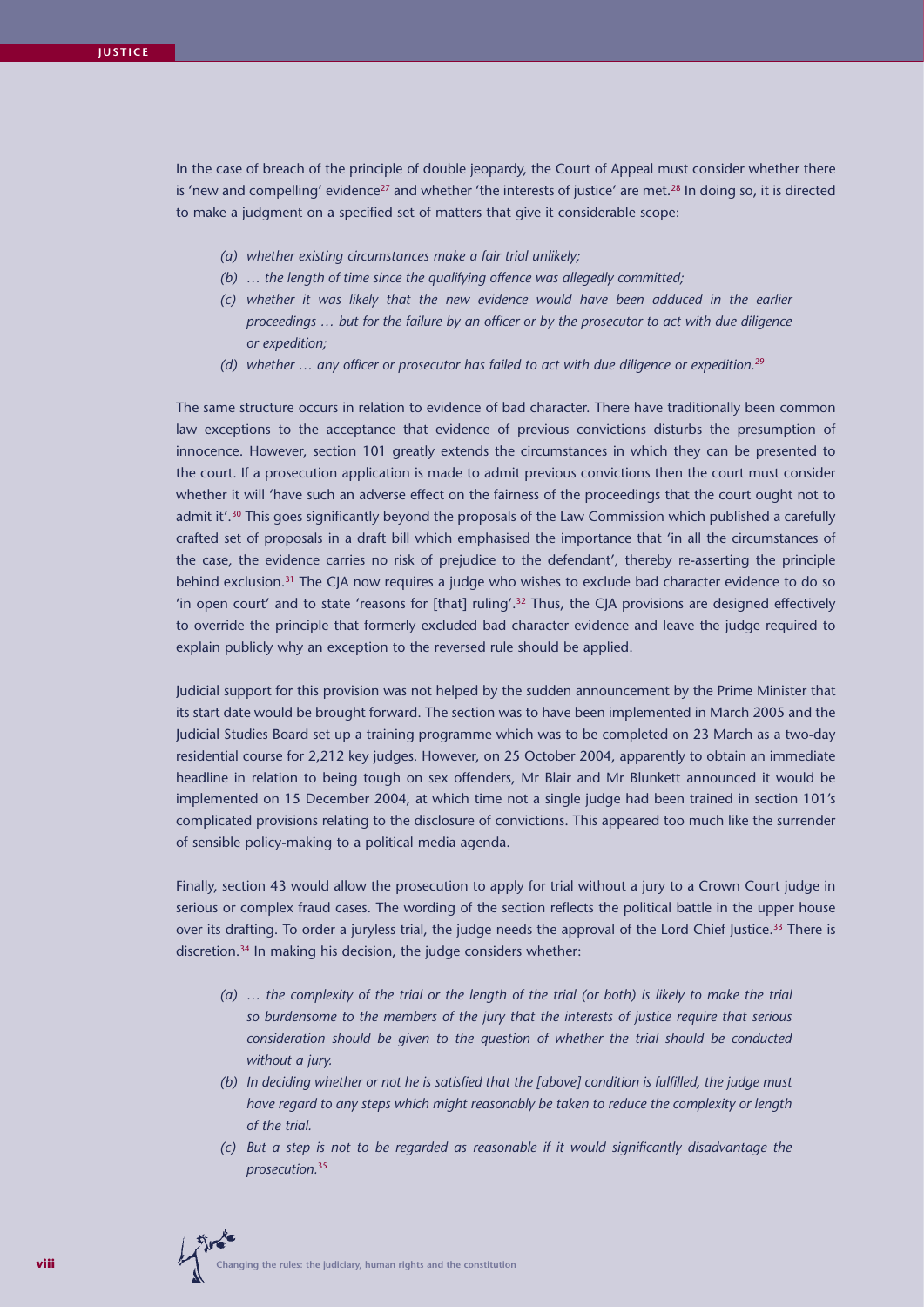These are not, in themselves, unreasonable – or, indeed, unusual – considerations for a statute to give the judiciary. The point is that they illustrate provisions that place judges in a lonely position. The judges become the last potential defenders of a longstanding principle of civil liberties with their discretion to act tied to a set of statutory and procedural criteria – including public explanation of any exercise of that discretion in upholding a principle hitherto seen as fundamentally constitutional. In relation to section 101, the tone is almost punitive towards any judge who wishes to maintain what has been the traditional position.

**Here, major questions over government policy include:**

- **(i) How are the provisions that now relate to double jeopardy and the use of previous convictions working in practice?**
- **(ii) Should we proceed to cut back on jury trial (an issue on which JUSTICE has taken a lead in opposing, as will be seen from the 2005 annual report)?**
- **(iii) Did the criminal justice system really need 'rebalancing' and, if not, what amendments should now be introduced?**
- **(iv) Are judges unduly exposed to inappropriate political and media criticism in the exercise of discretionary powers in relation to the breach of key civil rights?**

## **The Constitutional Reform Act**

Into existing unease between judiciary and executive dropped what became the Constitutional Reform Act 2005 (CRA). Unfortunately for its parliamentary progress, this also impinged on a completely different political warzone – the battle over the role of the House of Lords. Thus, the CRA managed to unite conservative constitutionalists, die-hard defenders of a hereditary upper house, and those offended by the somewhat offhand way in which its fundamental reforms were announced. The last thing that this contentious bill needed at birth was the antagonism of a Lord Chief Justice left out of the loop:

*The government did not appreciate [the Bill's] significance because, if they had, it would have been*  announced in a different way. It was apparently seen by government as a reform capable of being *achieved by a press release.*<sup>36</sup>

What is more, Lord Woolf saw this as more than a single regrettable act: he detected a somewhat undesirable course of conduct:

*The first event that made the need for more statutory protection clear was an attempt to transfer, without consultation, responsibility for the Court Service from the Lord Chancellor's Department*  to the Home Office as part of government reshuffle. The attempt was only frustrated at the last *minute with the help of the judiciary. It was disturbing that – at that time – it was not appreciated*  within government that it was inappropriate for the department that most frequently had to *defend proceedings for judicial review in the courts and had lead responsibility for criminal justice policy to be in charge of what should be seen as an impartial court service.*<sup>37</sup>

The transfer of the court service to the Home Office would surely have been constitutionally incorrect and reflected the government's somewhat cavalier understanding of any separation of powers.

The CRA was one of the most contested pieces of legislation in modern times, at least within the House of Lords. It became almost as contentious as the ban on fox-hunting. In the event, Lord Falconer, the Lord Chancellor, should be greatly indebted to Lord Woolf for throwing himself behind it: otherwise, it might not

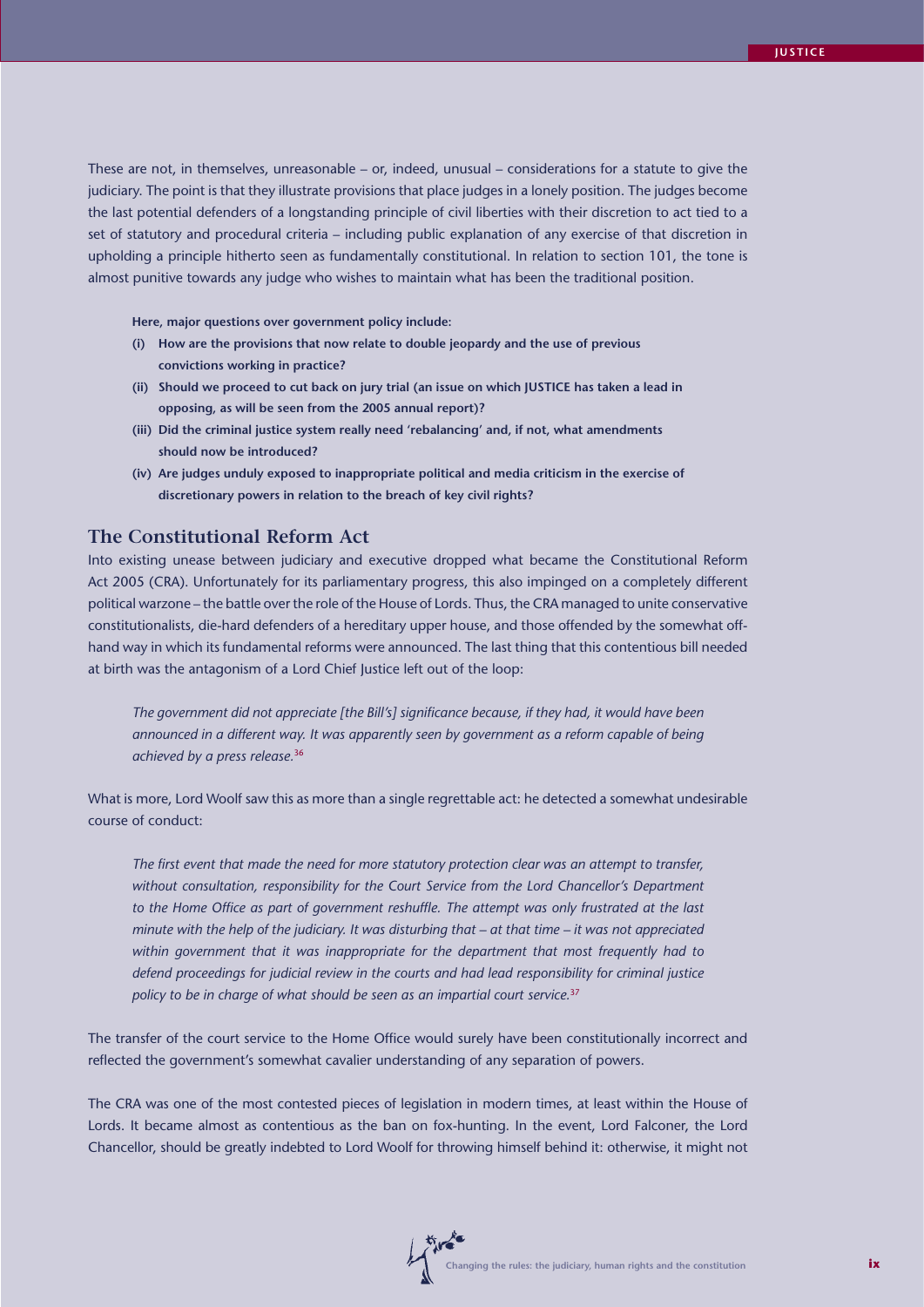have been passed. After all these battles, the CRA now begins with express commitment to the rule of law – albeit stated in negative terms:

*This Act does not adversely affect –*

- *(a) the existing constitutional principle of the rule of law, or*
- *(b) the Lord Chancellor's existing constitutional role in relation to that principle.*<sup>38</sup>

The latter statement might, in particular, be doubted. The CRA requires all ministers of the Crown, including the Lord Chancellor, with responsibility for relevant matters to 'uphold the continued independence of the judiciary';<sup>39</sup> 'have regard to the need to defend that independence';<sup>40</sup> and take an oath to:

*Respect the rule of law, defend the independence of the judiciary and discharge my duty to ensure the provision of resources for the efficient and effective support of the courts …*<sup>41</sup>

Specifically, the Lord Chancellor and all ministers of the Crown:

*Must not seek to influence particular decisions through any special access to the judiciary.*<sup>42</sup>

These statutory guarantees represent, however, somewhat of a faint shadow of previous roles of the Lord Chancellor as accepted – and extolled – by recent incumbents like Lords Hailsham, Mackay and Irvine. All of these provided eloquent defences of the office's well-known mix of roles: judge, legislator and minister of the Crown. And behind the Lord Chancellor stood his Office, latterly known as his Department. Its permanent civil servants gloried in managing the relationship between the judiciary and the executive. Lord Schuster, permanent secretary in the inter-war years, called it 'some kind of link or buffer'; his successor, Sir Albert Napier, thought of it as a form of constitutional 'hinge'.<sup>43</sup>

The CRA broke the hinge, link or buffer between government and the judges. Yet, there needs to be some way of mediating the relationship. The Act expands the role of the Lord Chief Justice, holding the posts of President of the Courts, and Head of the Judiciary, of England and Wales.<sup>44</sup> As the former, he is

*... responsible for representing the views of the judiciary of England and Wales to Parliament, to the Lord Chancellor and to Ministers of the Crown generally.*<sup>45</sup>

He is also responsible for 'making appropriate arrangements for the welfare, training and guidance of the judiciary'; allocation of work; and plays a role in senior appointments.<sup>46</sup> To assist in carrying out his functions, the Lord Chief Justice has special access to parliament and:

*May lay before Parliament written representations on matters that appear to him to be matters of importance relating to the judiciary or otherwise to the administration of justice.*<sup>47</sup>

This expansion of the role of the Lord Chief Justice is in danger of growing out into a vacuum. There seems to be little to meet it on the government's side of the divide. The Department for Constitutional Affairs shows itself to have become little more than an offshoot of the Home Office. Its post-election statement prioritises 'Fighting crime and anti-social behaviour'; it shares with the Home Office an objective of increasing the number of 'offenders brought to justice'; and its selection of objectives relating to the judiciary is listed as anti-crime measures and is little short of bizarre – 'support for magistrates', 'respect for the authority of the courts' and 'a diverse judiciary'.48 Yet, this department is responsible for implementing all the provisions of the CRA and ensuring that the independence and quality of the judiciary is not lessened. A secondary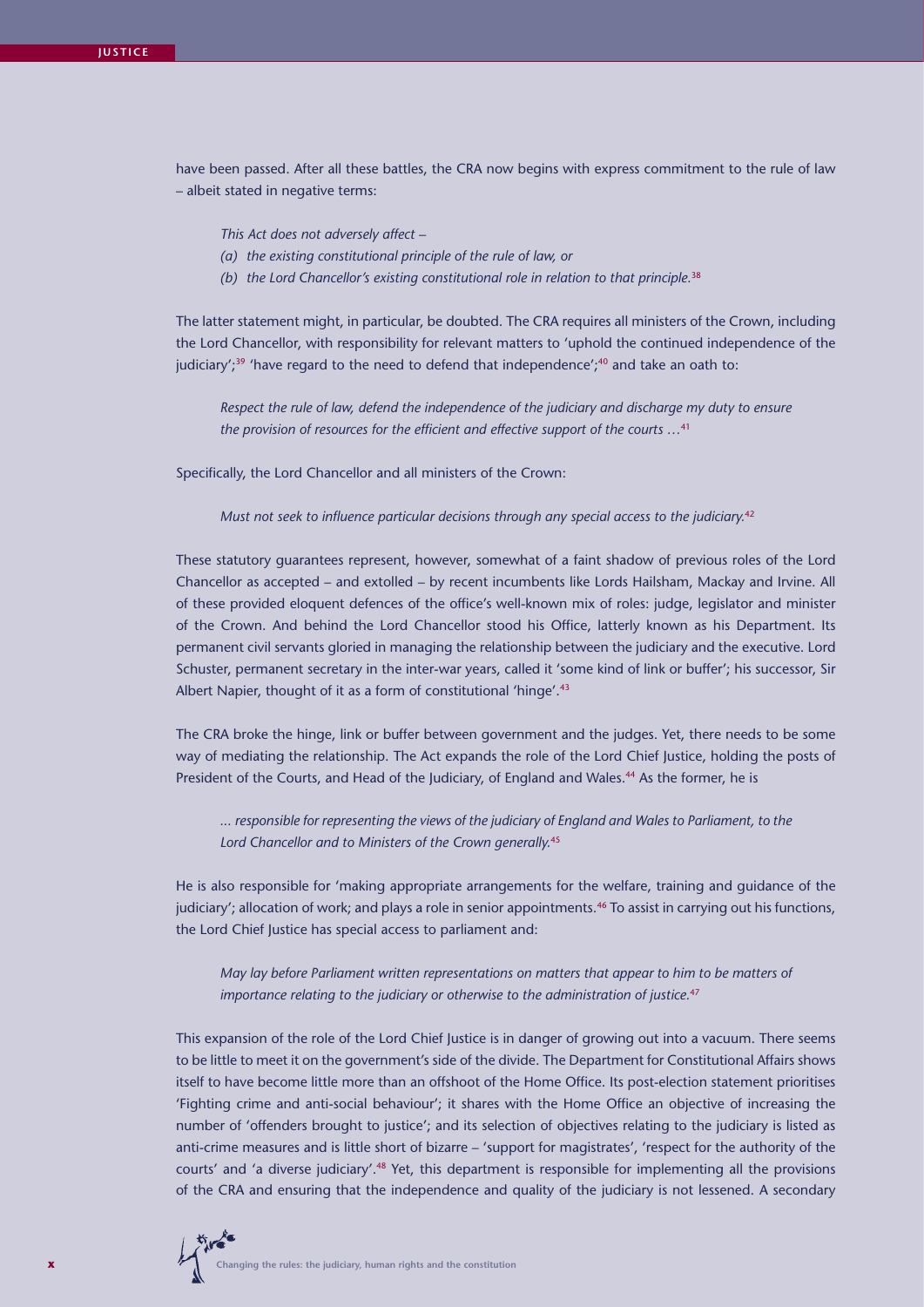objective of 'respect for the courts' under the primary objective of fighting crime does not get near the mark. The Secretary of State should be responsible for respect for the rule of law within government.

A large degree of responsibility is being placed on the Lord Chief Justice. He will assume a representational role, both internal to government and external to parliament, part of which would previously have been undertaken by the Lord Chancellor. In the modern world, this unavoidably means increased public and media exposure – beyond that which the post already attracts. This, in turn, provides another element in any putative job description. The postholder must be politically astute and media-aware. In general, Lord Woolf is both. His determination to avoid a political crisis over the Constitutional Reform Bill led to the concordat with which he and Lord Falconer managed to salvage the government's disastrous early handling of its proposals. His office is expanding. *The Daily Telegraph* reported:

Lord Woolf, the Lord Chief Justice, announced this week that he was setting up a judicial *communications office. From next month, two experienced press officers will 'provide the public with a sound understanding of how judges operate'.*<sup>49</sup>

This is just the start. It seems as if, in the event, the Lord Chief Justice will head an administration of some size. Current plans are that the judicial office for England and Wales will have around 60 staff, roughly double those in comparable posts before the CRA reforms. The first two members of the communications department – the director and assistant director – are likely to be joined by others at a later date.

Unavoidably, a Lord Chief Justice's public utterances can attract considerable attention and, in some cases, criticism.50 Lord Woolf could not safely insert one questionable phrase (the celebrated 'cheeky chappie') in a speech welcoming a new law library without it becoming a matter of public debate and, indeed, subsequent parliamentary apology.<sup>51</sup> For all the media officers that might be appointed in time to come, Lord Woolf's successor, Lord Phillips, will do well to escape further controversy. With the judiciary subject to pressures which include those described above, this is absolutely foreseeable and unavoidable. To some extent, such debates may increase transparency and be desirable. However, there is the obvious danger that the head of the judiciary is being set up in a way which will invite denigrating comment of a postholder who is not, and cannot be, democratically accountable and who may well be presented as resisting such accountability – exactly the charge made by David Blunkett against the judiciary.

We surely need to address – before they happen – potential conflicts which may be destructive of individual office-holders, sound constitutional principle and public trust of the arrangements of government. This will be a difficult area and the Secretary of State for Constitutional Affairs must make it one of his major functions. Who now warns cabinet ministers when they overstep the mark? That was the function of the Lord Chancellor within government. Without such a figure, how would a Lord Chief Justice in future prevent the transfer of the Court Service to the Home Office? Lord Phillips may well prove a worthy successor to Lord Woolf but the role calls for almost superhuman skills: he will have to arm himself with the charm of Circe, the patience of Job and the wisdom of Solomon.

By default, some part of the former role of the Lord Chancellor may be falling to the Attorney-General. This role is notably expanding – moving beyond the confines of being legal adviser to the government and having responsibility for prosecutions. The Attorney-General is now proclaimed as one of the triumvirate of ministers responsible for the criminal justice system (with the Home Secretary and the Lord Chancellor) and has personally been involved in negotiations over, for example, the possible reduction of jury trial by way of implementation of section 43 of the CJA discussed above. He has, thus, been unavoidably engaged in mediating between the government and the judiciary.

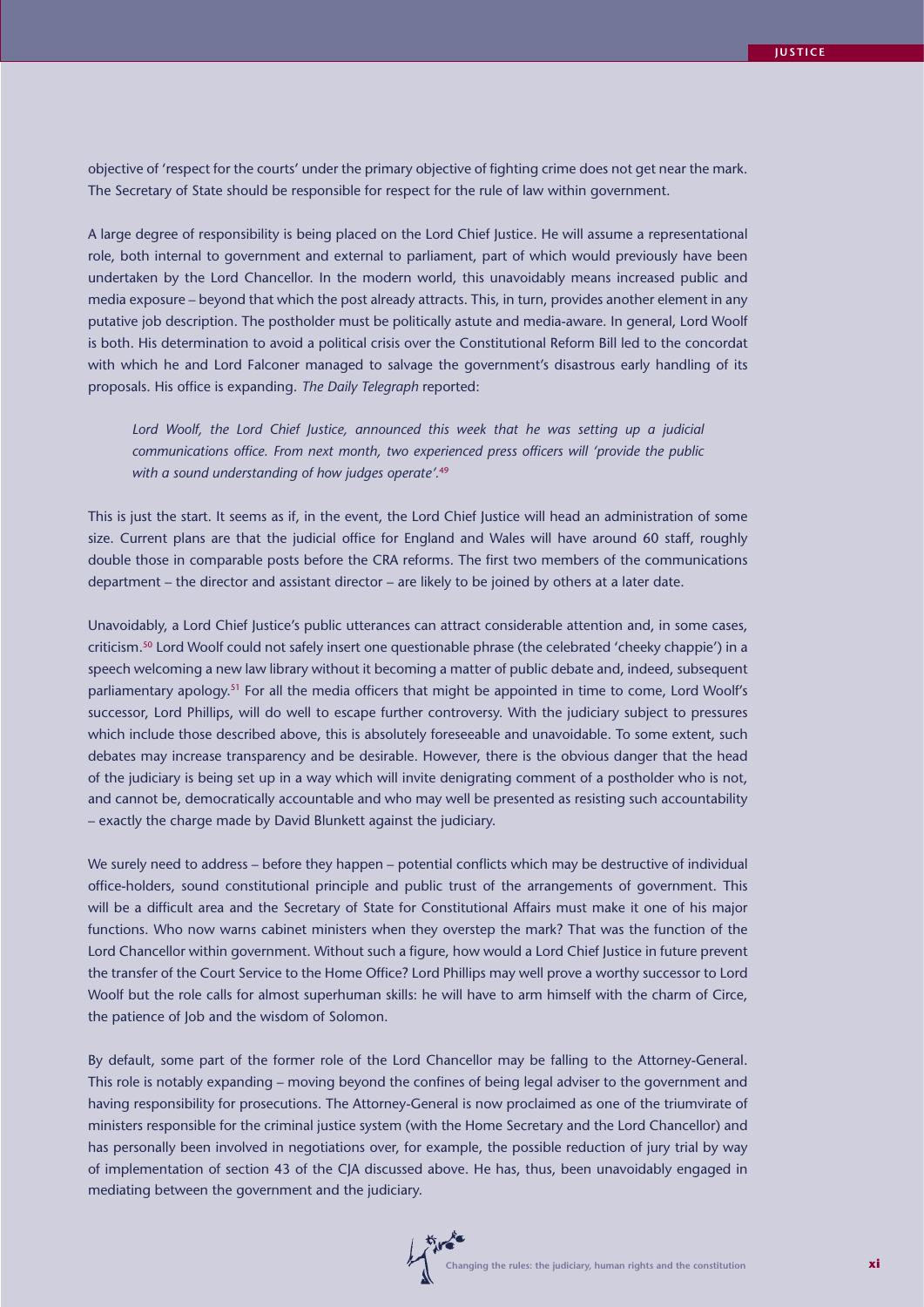Furthermore, there is a wider problem about the absorption of the HRA within government. The responsible minister is the Lord Chancellor, Lord Falconer. Yet, in the aftermath of the election in May 2005, he launched a document setting out the priorities for his department.<sup>52</sup> This reports on 'what we've done' and includes an assertion that the department 'is at the forefront of creating a culture of human rights in the delivery of public services at a national and local level'. There is a heading 'rights' under 'priorities: what we will do'. The section, however, deals with legal aid reform, in part to 'create a fairer deal for the taxpayer' – nothing about human rights. There is another section on 'respect for the authority of the court' but this covers tightening up on the enforcement of court orders and tackling absenteeism by defendants which 'breeds disrespect for the courts and the rule of law and order'. However, the document contains no other mention of human rights and no mention at all, therefore, of leading the adaptation of government to the emerging role of the judiciary following the HRA.

**Points to be discussed include:**

- **(i) Do any amendments need to be made to the role of the Lord Chief Justice?**
- **(ii) Should we formalise arrangements by which the Lord Chief Justice determines and reflects the views of the judiciary?**
- **(iii) Should we have a Parliamentary Joint Committee on the Judiciary to provide, in part, a link between the judiciary and the legislature?**
- **(iv) How should the press department of the Lord Chief Justice operate? How does it avoid inappropriate political controversy?**
- **(v) Does the Department for Constitutional Affairs indicate a correct appreciation of its role within government and, if not, how should it be articulated?**
- **(vi) Which government minister speaks for the rule of law within the executive and which one should?**

## **Judicial unease**

Underlying some of the distance between judiciary and government is something qualitatively different from the issues discussed above: a widespread – if not universal – feeling among the judges that government policy on criminal justice has become too populist, punitive and publicly linked to a campaign of vilification against anyone who says so. For a time, this conflict became personified in the attacks on Lord Woolf by Mr Blunkett. The *Sunday Times* reported that

*A senior government minister, thought to be Blunkett, was quoted as calling Woolf 'a muddled and confused old codger' with an 'out-of-touch way'.*<sup>53</sup>

The CRA, as we have seen, invites the Lord Chief Justice to advance his public role. This spat is, therefore, of more than limited significance. It is an indication of what might well happen when democratically elected politicians feel frustrated by appointed senior judiciary. Lord Woolf was not alone in feeling the lash of the former Home Secretary's tongue.

The accusation by ministers is that the judiciary is too liberal and frustrates legislation. Many judges feel that the politicians simply do not know what they are talking about; are posturing; and their policies effect individuals in a way that can be disproportionate. Only in the extreme case does this result in a court overturning legislation. More widely, it may add to a sense of unease and frustration among judges who, with some justification, feel surprise at being publicly portrayed as woolly liberals. The *Guardian's* anonymous Court of Appeal judge expressed regret, in which he was surely not alone, at restrictions on a judge's freedom to sentence on individual circumstances and requirements to lengthen sentences: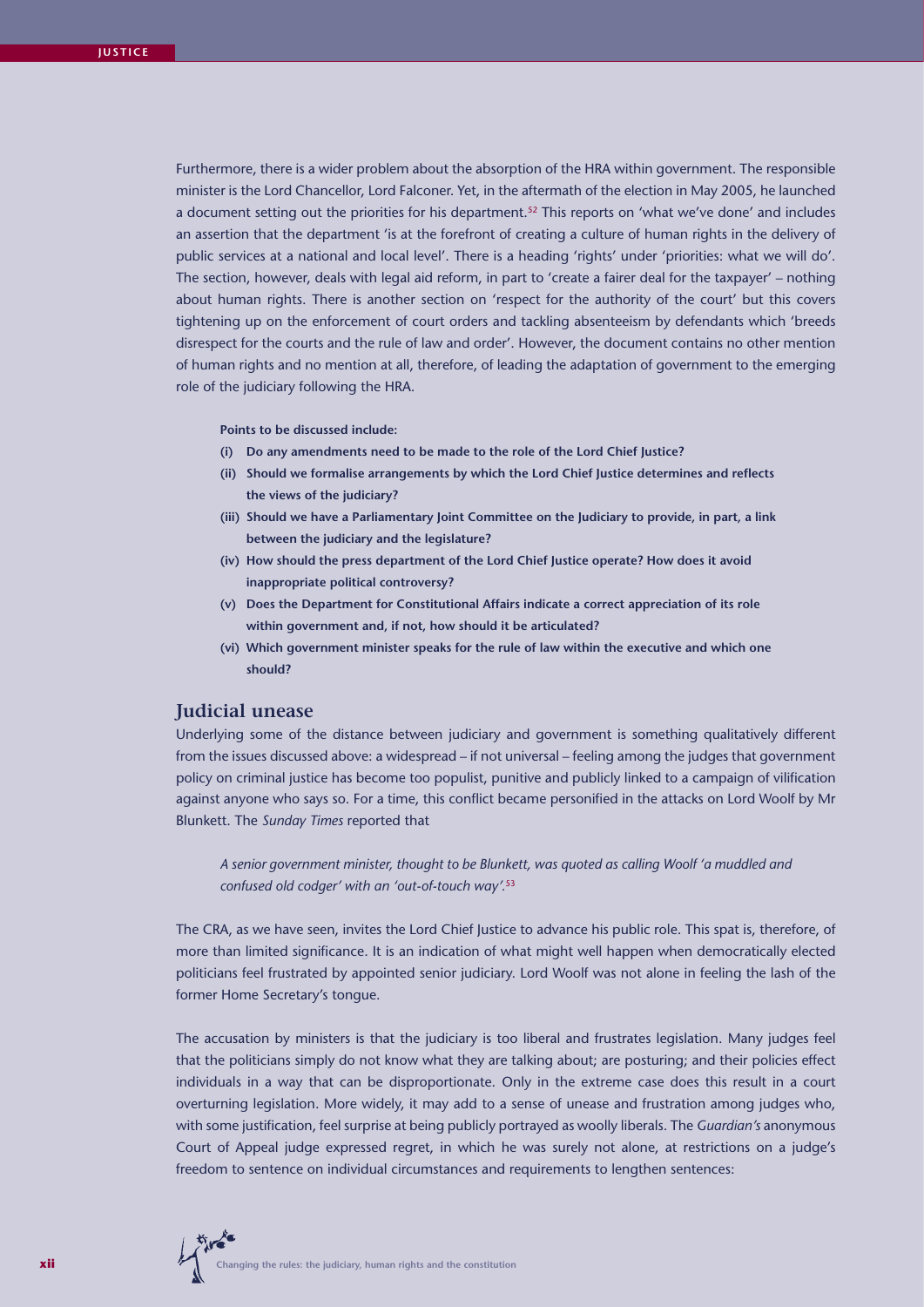*You can see in the Criminal Justice Act 2003 the whole shift towards life sentences in many more cases. That means that the courts are losing some of their control over the period of time for which*  someone serves a sentence ... The mandatory sentences are part of a longer-term trend. I think it *is regrettable that the government doesn't seem to be prepared to trust the judges to exercise their powers responsibly.*<sup>54</sup>

This lack of trust may not matter in crude power terms: when the government is acting within its powers, the judiciary will just have to get on with it. However, a wise government whose policies attract so much dissent – if not contempt – from those at the sharp end (and whom few others see as particularly right wing) might wish to reconsider.

**The issue of government policy on criminal justice is obviously political rather than constitutional. However, we might beneficially ask whether the current trend for reducing judicial involvement in sentencing is correct and whether it should be reversed.**

#### **Defective legislation**

A very basic point needs to be made: it is not new and it applies to many a government before the current one. Unnecessary conflict between the judiciary and the executive could be avoided if legislative scrutiny was improved and the technical quality of legislation improved. This raises a number of issues, the force of which is not diminished by the fact that they have been repeatedly made and result from over-domination of the legislature by the executive.

First, there is undue length. The Criminal Justice Act 2003 has 38 schedules and 339 sections. The Serious Organised Crime and Police Act 2005, introduced in November 2004 and passed through both houses of parliament by April 2005, was one of 37 bills announced in the Queen's Speech for a session known to be likely to be truncated by an election. It has 179 sections and 17 schedules. Section 55 was added to the Nationality, Immigration and Asylum Act 2002 only after it had completed its initial passage through the House of Commons and, indeed, its committee stage in the Lords. The Parliamentary Joint Committee on Human Rights warned of its potential non-compliance with the ECHR.<sup>55</sup> The executive needs to allow the legislature more time and power to do its job properly. We need a very public debate to counter the predictable reluctance which every executive will feel to take this necessary step.

Second, there is undue speed. The Prevention of Terrorism Act 2005 provides another example of what is, effectively, abuse by the executive of the legislature. This important bill which, on any account, vitally affects civil liberties, was passed through parliament in a total of 18 days. The government published on 22 February; arranged its second reading the next day; its Commons stages were completed on 28 February in chaos as ministers promised amendments that were not forthcoming; these were not available for the House of Lords second reading on 1 March and precious moments of the first day of the committee stage on 3 March were taken up by the consequent mess.

Such undue haste and undue length of legislation can make a mockery of appropriate legislative scrutiny. They are ways in which the 'elective dictatorship' of the executive in our model of democracy with a doctrine of parliamentary supremacy can be abused. There must be a strengthening of the role of the legislature in relation to the executive.

There is a increasing disparity between the bland assertions of ministers that legislation is compatible with the provisions of the HRA (as required by section 19) and the result of the analysis of the excellent Parliamentary Joint Committee on Human Rights. It suggests that ministers see certification as simply an administrative

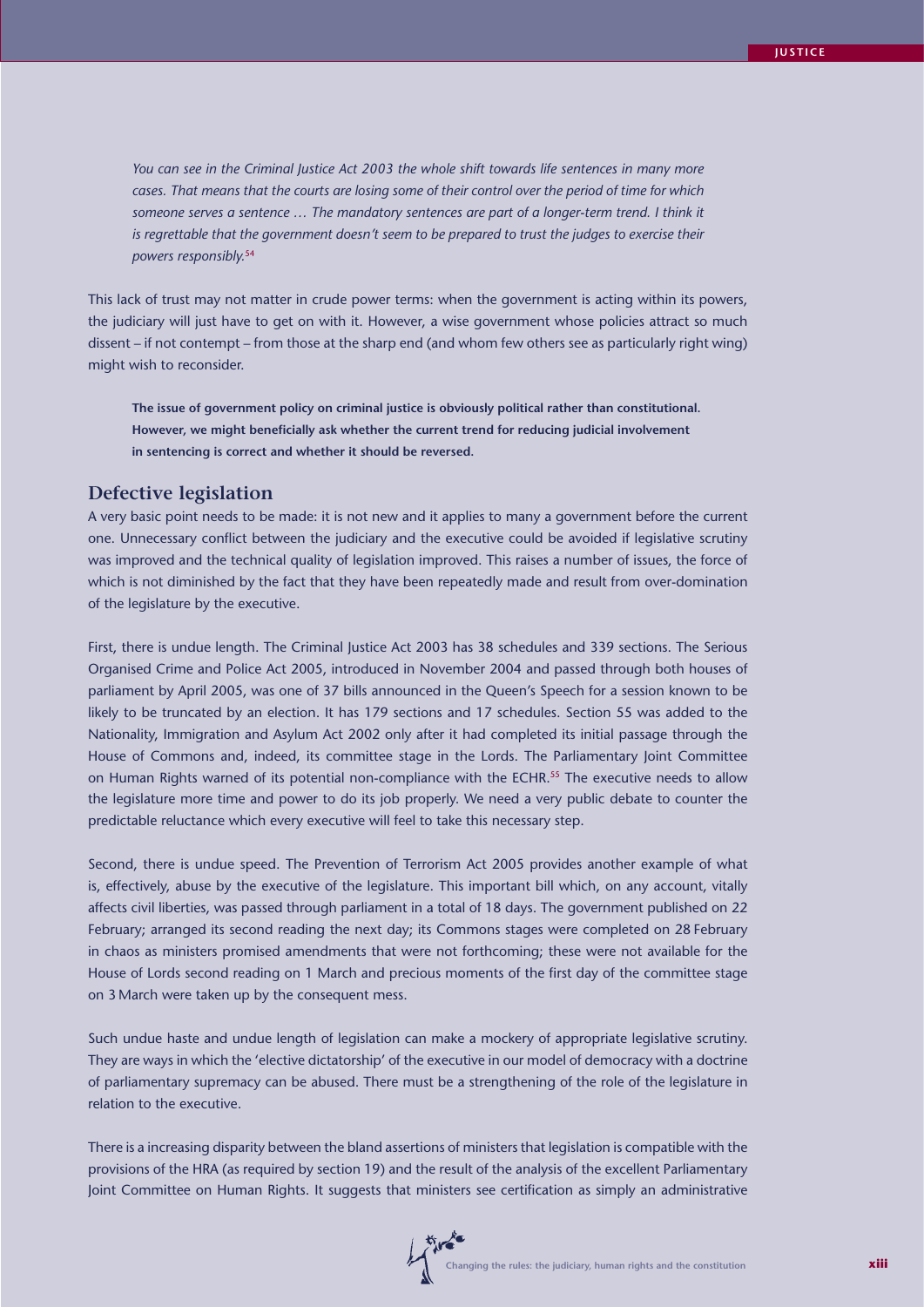process – a ticking of the box. It is not clear from the face of the record what analysis has been made of the position. In the short term, ministers might find it tiresome – and perhaps exposing – to provide a more detailed summary of the advice that they have received on compatibility. In the longer term, they might be spared reverses in which they suffer the humiliation of judicial rebuff. We need to examine how longer and fuller explanations could be released with each bill. JUSTICE argued for this in *Auditing for Rights* in 2002. Ministers need to be convinced that more transparency would assist them to attain their objectives in the longer run.

**We should discuss:**

- **(i) Whether the executive should cede greater powers to the legislature and improve on the scrutiny of legislation.**
- **(ii) Whether we can improve ministerial scrutiny of legislation for compliance with human rights standards through publication of a longer analysis.**

## **Conclusion**

Issues about human rights, the judiciary and the government keep bubbling up in political debate. At the end of July 2005, apparent differences on these matters emerged between the Prime Minister, announcing new anti-terrorist legislation, and his wife, contemporaneously lecturing on human rights in Malaysia. The *Sun* weighed in to support a characteristically assertive and somewhat personalised view:

*While her husband battles to tighten Britain's terror laws, his wife bleats about remembering terrorists' human rights. While her husband blames judges for blocking curbs on fanatical preachers, his wife defends them … Does she ever think how damaging her interventions are for her husband – our democratically elected prime minister?*<sup>56</sup>

This illustrates two critical points. First, there must be a debate about the respective powers within the constitution. Second, that debate must lead to greater public and media understanding of the value both of the assertion of human rights and the assertiveness of a judiciary in defending them in what can be a somewhat hostile environment.

There is a third and final issue: how consideration of the first two relates to other constitutional issues. These include some which we have consciously not considered above, such as the role of the House of Lords as a second parliamentary chamber. More directly related to our consideration has been the list of questions set out below, which brings together those distributed in the text above. We welcome your response on any or all of these.

- **(a) Has erosion of the principles of the rule of law been particularly severe since 1997? And, if so, why?**
- **(b) What, if any, should be accepted as the desirable limitations of parliamentary power in terms of access to the courts?**
- **(c) What understanding of human rights obligations in general and the Human Rights Act in particular should ministers display?**
- **(d) How should the appropriate degree of judicial deference or discretionary judgment be identified in any particular legal proceedings?**
- **(e) What is the proper role of the judiciary in the defence of human rights and how much can the exercise of its discretion properly be restricted by government?**
- **(f) Should we reconsider the whole mechanism of declarations of incompatibility?**
- **(g) Were the courts initially too cautious in their interpretation of the Human Rights Act?**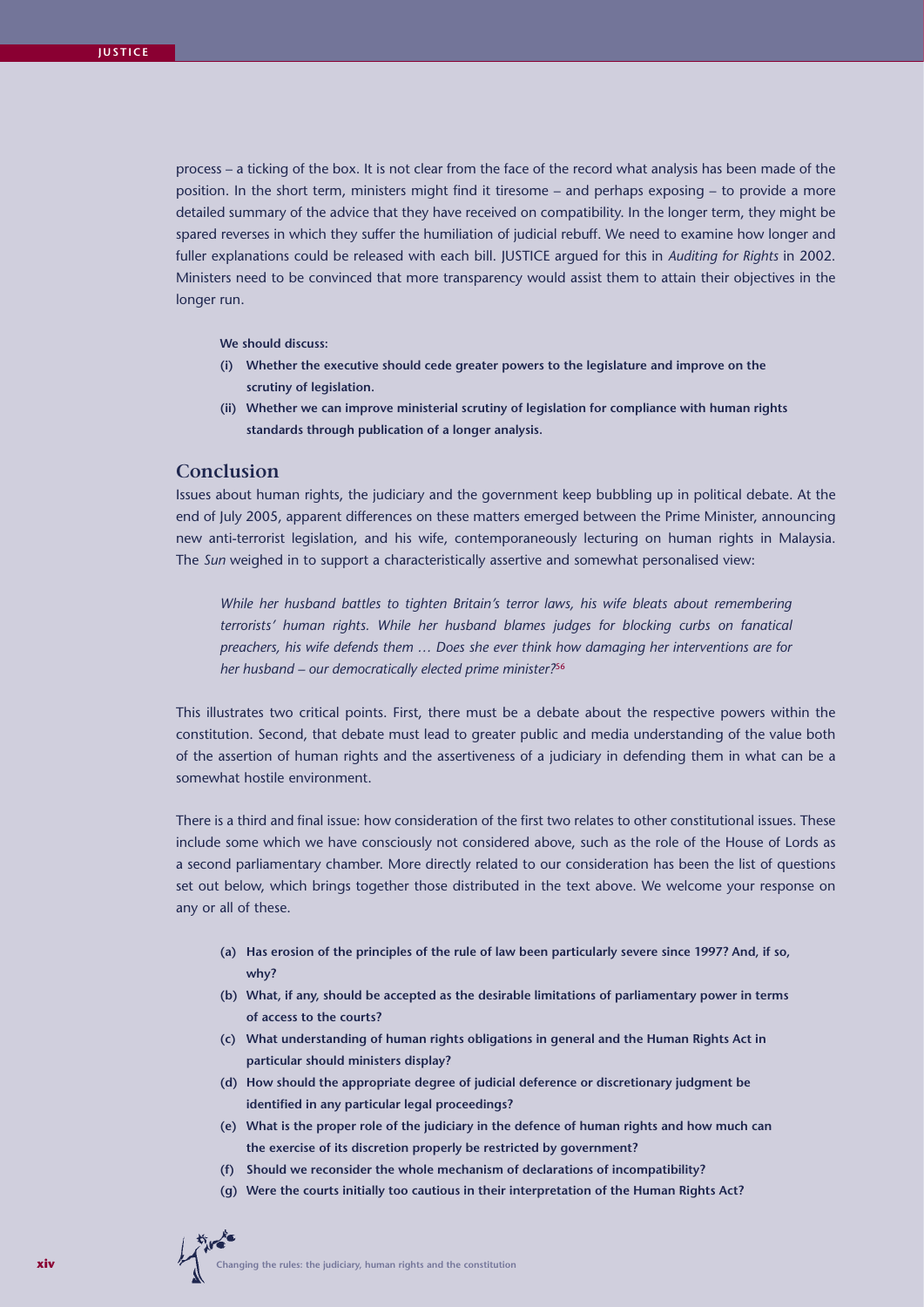- **(h) Are there signs that judges are now using their interpretative powers with more creativity and, if so, is this desirable?**
- **(i) Can any valid distinction be made between rights in terms of the desirability of judicial protection – for example, Article 6 (fair trial) over Article 10 (freedom of expression)?**
- **(j) Should we now regard international human rights provisions, other than those in the ECHR, as incorporated into domestic law and, in particular, do we think that there should be a ban on evidence obtained by torture?**
- **(k) How are the provisions that now relate to double jeopardy and the use of previous convictions working in practice?**
- **(l) Should we proceed to cut back on jury trial?**
- **(m) Did the criminal justice system really need 'rebalancing' and, if not, what amendments should now be introduced?**
- **(n) Are judges unduly exposed to inappropriate political and media criticism in the exercise of discretionary powers in relation to the breach of key civil rights?**
- **(o) Do any amendments need to be made to the role of the Lord Chief Justice?**
- **(p) Should we formalise arrangements by which the Lord Chief Justice determines and reflects the views of the judiciary?**
- **(q) Should we have a Parliamentary Joint Committee on the Judiciary to provide, in part, a link between the judiciary and the legislature?**
- **(r) How should the press department of the Lord Chief Justice operate? How does it avoid inappropriate political controversy?**
- **(s) Does the Department of Constitutional Affairs indicate a correct appreciation of its role within government and, if not, how should it be articulated?**
- **(t) Which government minister speaks for the rule of law within the executive and which one should?**
- **(u) Is the current trend for reducing judicial involvement in sentencing correct or should it be reversed?**
- **(v) Should the executive cede greater powers to the legislature and improve on the scrutiny of legislation?**
- **(w) Can ministerial scrutiny of legislation for compliance with human rights standards be improved through publication of a longer analysis?**